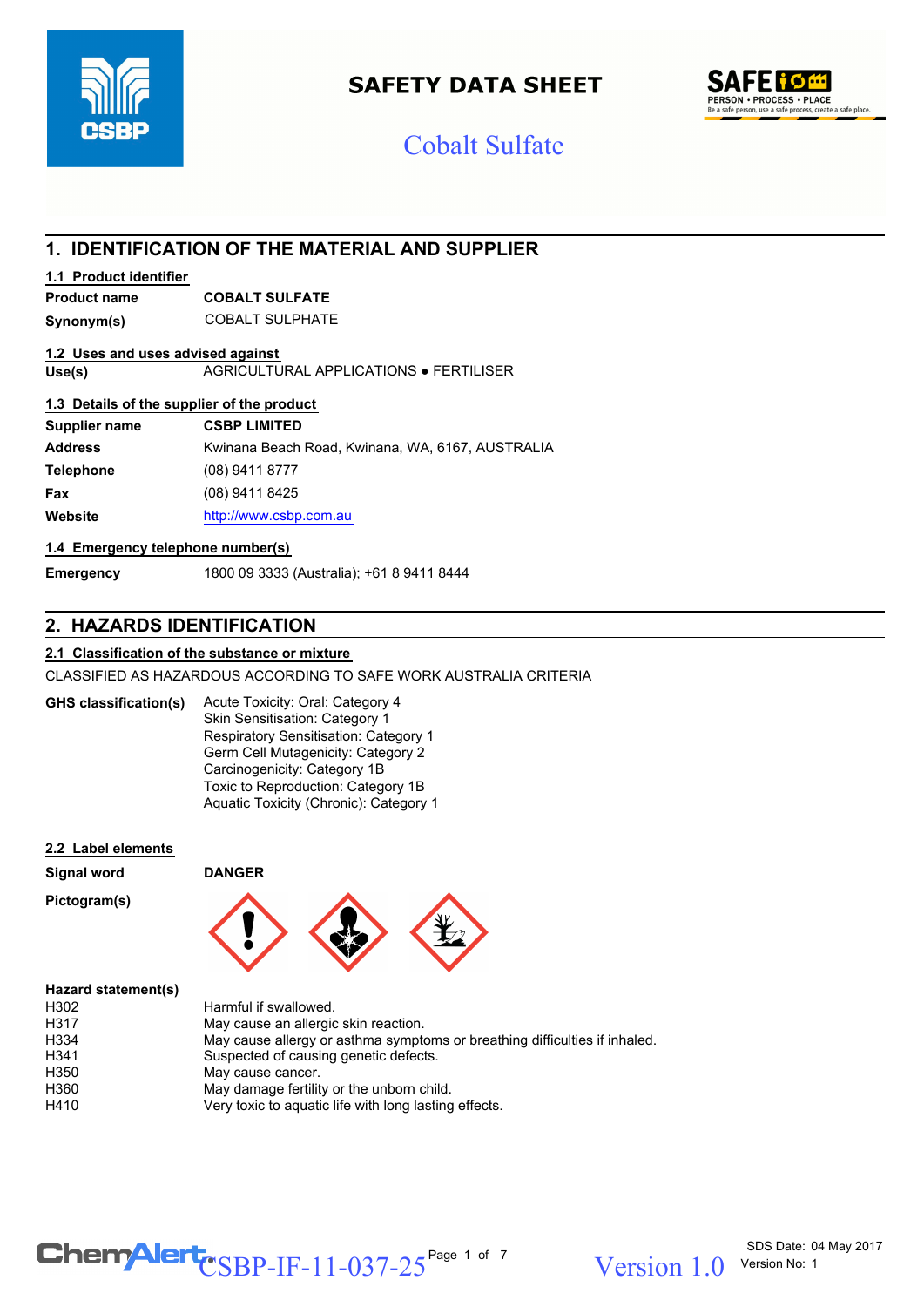| <b>Prevention statement(s)</b> |                                                                                                                         |  |  |
|--------------------------------|-------------------------------------------------------------------------------------------------------------------------|--|--|
| P <sub>201</sub>               | Obtain special instructions before use.                                                                                 |  |  |
| P <sub>202</sub>               | Do not handle until all safety precautions have been read and understood.                                               |  |  |
| P <sub>261</sub>               | Avoid breathing dust/fume/gas/mist/vapours/spray.                                                                       |  |  |
| P <sub>264</sub>               | Wash thoroughly after handling.                                                                                         |  |  |
| P270                           | Do not eat, drink or smoke when using this product.                                                                     |  |  |
| P272                           | Contaminated work clothing should not be allowed out of the workplace.                                                  |  |  |
| P273                           | Avoid release to the environment.                                                                                       |  |  |
| P <sub>280</sub>               | Wear protective gloves/protective clothing/eye protection/face protection.                                              |  |  |
| P <sub>285</sub>               | In case of inadequate ventilation wear respiratory protection.                                                          |  |  |
| <b>Response statement(s)</b>   |                                                                                                                         |  |  |
| P301 + P312                    | IF SWALLOWED: Call a POISON CENTER or doctor/physician if you feel unwell.                                              |  |  |
| P302 + P352                    | IF ON SKIN: Wash with plenty of soap and water.                                                                         |  |  |
| $P304 + P341$                  | IF INHALED: If breathing is difficult, remove to fresh air and keep at rest in a position comfortable for<br>breathing. |  |  |
| $P308 + P313$                  | IF exposed or concerned: Get medical advice/attention.                                                                  |  |  |
| P321                           | Specific treatment is advised - see first aid instructions.                                                             |  |  |
| P330                           | Rinse mouth.                                                                                                            |  |  |
| P363                           | Wash contaminated clothing before reuse.                                                                                |  |  |
| P391                           | Collect spillage.                                                                                                       |  |  |
| Storage statement(s)           |                                                                                                                         |  |  |
| P405                           | Store locked up.                                                                                                        |  |  |
| Disposal statement(s)          |                                                                                                                         |  |  |
| P <sub>501</sub>               | Dispose of contents/container in accordance with relevant regulations.                                                  |  |  |
| 2.3 Other hazards              |                                                                                                                         |  |  |

No information provided.

# **3. COMPOSITION/ INFORMATION ON INGREDIENTS**

#### **3.1 Substances / Mixtures**

| Ingredient                                                            | . Number  | umber                         | Content |
|-----------------------------------------------------------------------|-----------|-------------------------------|---------|
| TAHYDRATE<br>. HEPT $^{\circ}$<br>(11)<br>SUI.<br>LPHATE '<br>™ JBA∟. | 0026-24-1 | $334 - 2$<br>ົ<br>- د د ت د ت | $>99\%$ |

# **4. FIRST AID MEASURES**

#### **4.1 Description of first aid measures**

| Eye                         | If in eyes, hold eyelids apart and flush continuously with running water. Continue flushing until advised to<br>stop by a Poisons Information Centre, a doctor, or for at least 15 minutes.                 |
|-----------------------------|-------------------------------------------------------------------------------------------------------------------------------------------------------------------------------------------------------------|
| <b>Inhalation</b>           | If inhaled, remove from contaminated area. Apply artificial respiration if not breathing.                                                                                                                   |
| <b>Skin</b>                 | If skin or hair contact occurs, remove contaminated clothing and flush skin and hair with running water.<br>Continue flushing with water until advised to stop by a Poisons Information Centre or a doctor. |
| <b>Ingestion</b>            | For advice, contact a Poisons Information Centre on 13 11 26 (Australia Wide) or a doctor (at once). If<br>swallowed, do not induce vomiting.                                                               |
| <b>First aid facilities</b> | Eye wash facilities and safety shower are recommended.                                                                                                                                                      |

#### **4.2 Most important symptoms and effects, both acute and delayed**

See Section 11 for more detailed information on health effects and symptoms.

#### **4.3 Immediate medical attention and special treatment needed**

Treat symptomatically.

# **5. FIRE FIGHTING MEASURES**

#### **5.1 Extinguishing media**

Use an extinguishing agent suitable for the surrounding fire.

#### **5.2 Special hazards arising from the substance or mixture**

Non flammable. May evolve toxic gases if strongly heated.



Version 1 0 Version No: 1

SDS Date: 04 May 2017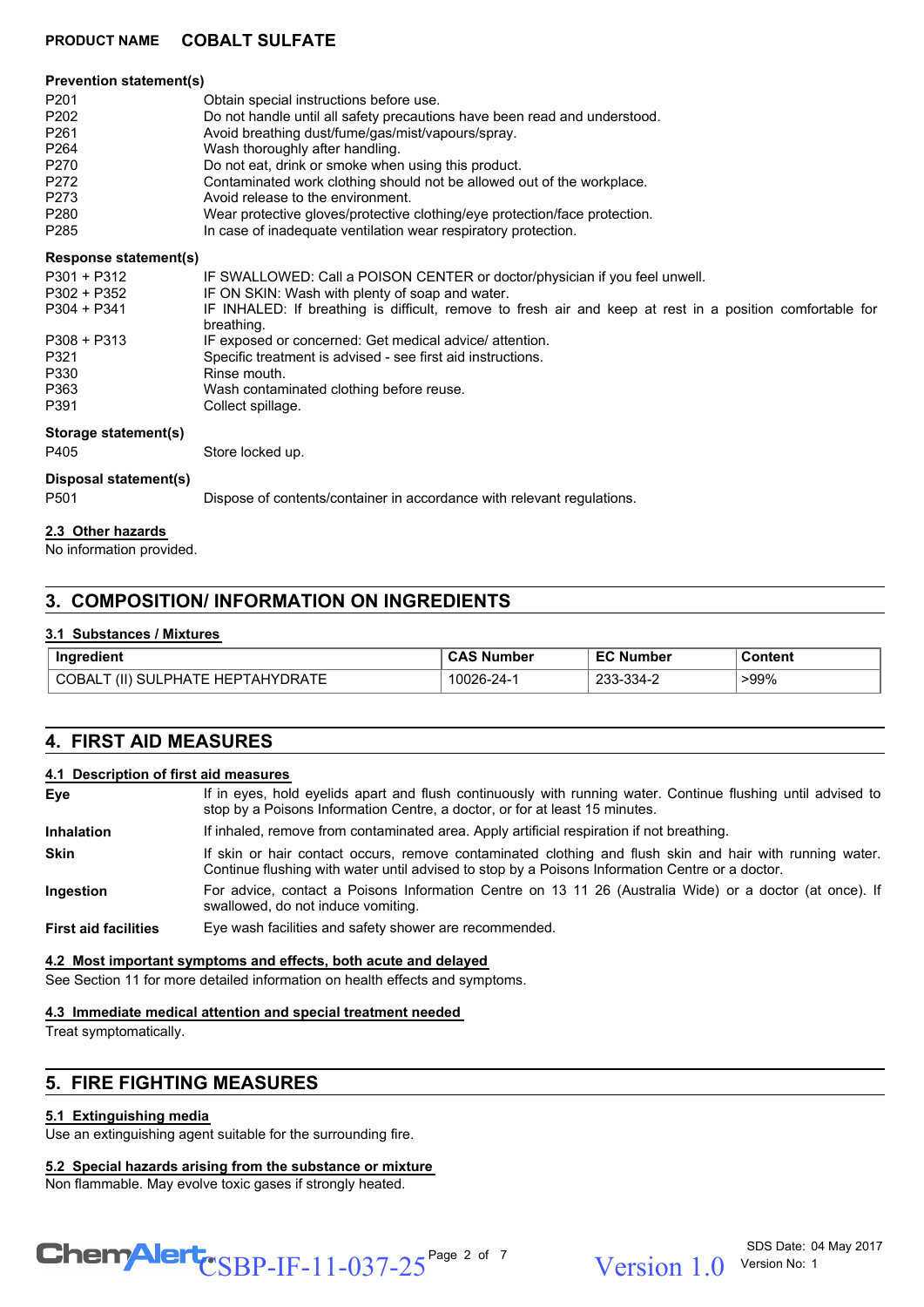#### **5.3 Advice for firefighters**

Treat as per requirements for surrounding fires. Evacuate area and contact emergency services. Remain upwind and notify those downwind of hazard. Wear full protective equipment including Self Contained Breathing Apparatus (SCBA) when combating fire. Use waterfog to cool intact containers and nearby storage areas.

#### **5.4 Hazchem code**

None allocated.

## **6. ACCIDENTAL RELEASE MEASURES**

#### **6.1 Personal precautions, protective equipment and emergency procedures**

Wear Personal Protective Equipment (PPE) as detailed in section 8 of the SDS.

#### **6.2 Environmental precautions**

Prevent product from entering drains and waterways.

#### **6.3 Methods of cleaning up**

Contain spillage, then collect and place in suitable containers for disposal. Avoid generating dust.

#### **6.4 Reference to other sections**

See Sections 8 and 13 for exposure controls and disposal.

## **7. HANDLING AND STORAGE**

#### **7.1 Precautions for safe handling**

Before use carefully read the product label. Use of safe work practices are recommended to avoid eye or skin contact and inhalation. Observe good personal hygiene, including washing hands before eating. Prohibit eating, drinking and smoking in contaminated areas.

#### **7.2 Conditions for safe storage, including any incompatibilities**

Store in a cool, dry, well ventilated area, removed from incompatible substances and foodstuffs. Ensure containers are adequately labelled, protected from physical damage and sealed when not in use.

#### **7.3 Specific end use(s)**

No information provided.

# **8. EXPOSURE CONTROLS / PERSONAL PROTECTION**

#### **8.1 Control parameters**

#### **Exposure standards**

| Ingredient                        | Reference | <b>TWA</b> |                   | <b>STEL</b> |                   |
|-----------------------------------|-----------|------------|-------------------|-------------|-------------------|
|                                   |           | ppm        | ma/m <sup>3</sup> | ppm         | mq/m <sup>3</sup> |
| Cobalt, metal dust & fume (as Co) | SWA (AUS) | $- -$      | 0.05              | $- -$       | --                |

#### **Biological limits**

No biological limit values have been entered for this product.

#### **8.2 Exposure controls**

Avoid inhalation. Use in well ventilated areas. Where an inhalation risk exists, mechanical extraction ventilation is recommended. Maintain dust levels below the recommended exposure standard. **Engineering controls**

 $\text{CSBP-IF-11-037-25}^{\text{Page 3 of 7}}$  Version 1.0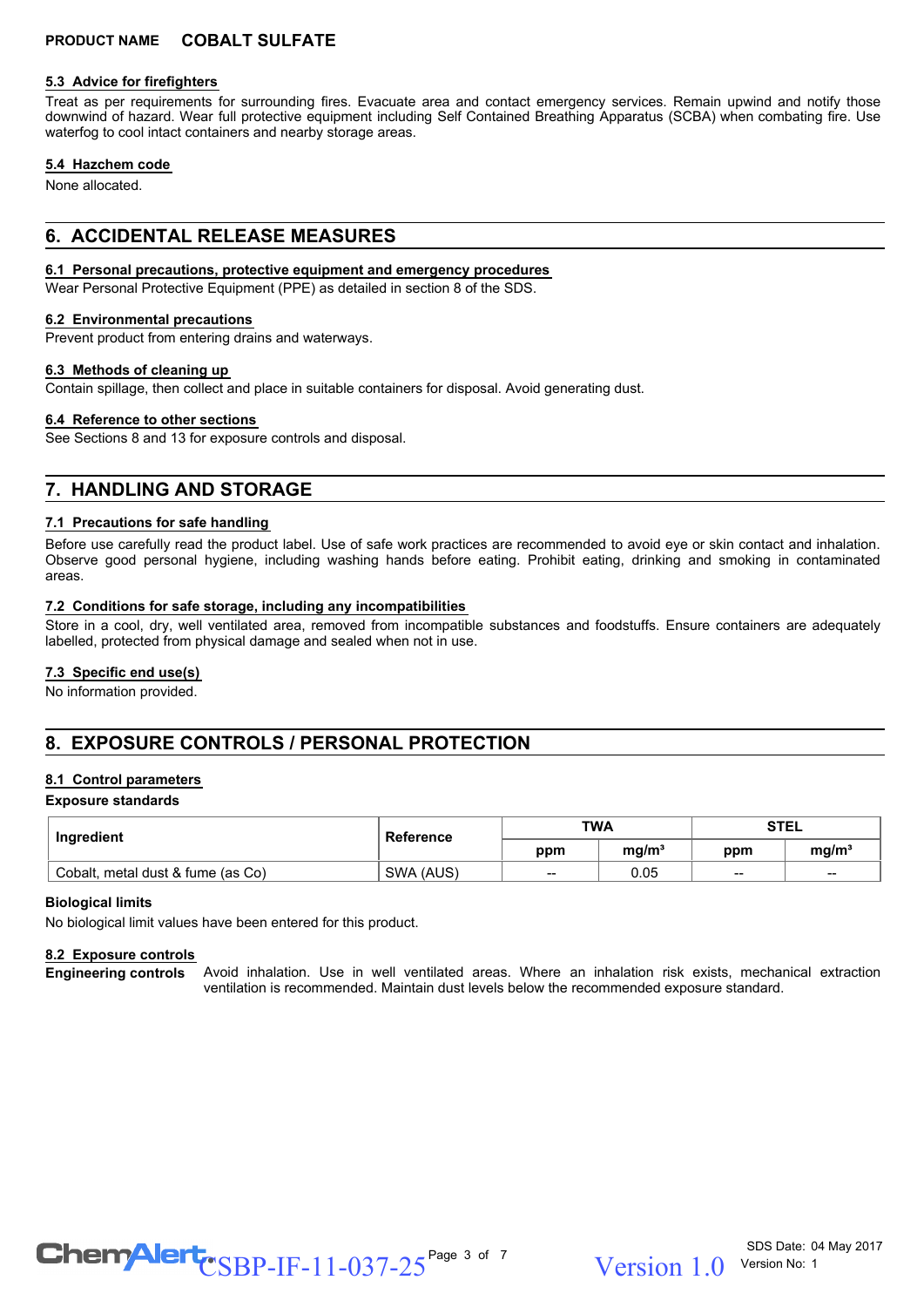#### **PPE**

**Eye / Face** Wear dust-proof goggles. **Hands** Wear PVC or rubber gloves. **Body** Not required under normal conditions of use. **Respiratory** Where an inhalation risk exists, wear a Class P1 (Particulate) respirator. At high dust levels, wear a Class P3 (Particulate) respirator.



# **9. PHYSICAL AND CHEMICAL PROPERTIES**

#### **9.1 Information on basic physical and chemical properties**

| Appearance                      | RED TO PINK CRYSTALLINE SOLID |
|---------------------------------|-------------------------------|
| Odour                           | <b>ODOURLESS</b>              |
| <b>Flammability</b>             | <b>NON FLAMMABLE</b>          |
| <b>Flash point</b>              | <b>NOT RELEVANT</b>           |
| <b>Boiling point</b>            | 788°C                         |
| <b>Melting point</b>            | $206^{\circ}$ C               |
| <b>Evaporation rate</b>         | <b>NOT AVAILABLE</b>          |
| рH                              | 3 to 5                        |
| <b>Vapour density</b>           | <b>NOT AVAILABLE</b>          |
| <b>Specific gravity</b>         | 1.95                          |
| Solubility (water)              | <b>SOLUBLE</b>                |
| Vapour pressure                 | <b>NOT AVAILABLE</b>          |
| <b>Upper explosion limit</b>    | <b>NOT RELEVANT</b>           |
| Lower explosion limit           | <b>NOT RELEVANT</b>           |
| <b>Partition coefficient</b>    | <b>NOT AVAILABLE</b>          |
| <b>Autoignition temperature</b> | <b>NOT AVAILABLE</b>          |
| Decomposition temperature       | <b>NOT AVAILABLE</b>          |
| Viscosity                       | <b>NOT AVAILABLE</b>          |
| <b>Explosive properties</b>     | <b>NOT AVAILABLE</b>          |
| <b>Oxidising properties</b>     | <b>NOT AVAILABLE</b>          |
| <b>Odour threshold</b>          | <b>NOT AVAILABLE</b>          |
|                                 |                               |

# **10. STABILITY AND REACTIVITY**

#### **10.1 Reactivity**

Carefully review all information provided in sections 10.2 to 10.6.

#### **10.2 Chemical stability**

Stable under recommended conditions of storage.

#### **10.3 Possibility of hazardous reactions**

Polymerization is not expected to occur.

#### **10.4 Conditions to avoid**

Avoid heat, sparks, open flames and other ignition sources.

#### **10.5 Incompatible materials**

Incompatible with oxidising agents (e.g. hypochlorites), acids (e.g. nitric acid), metals, heat and ignition sources.

#### **10.6 Hazardous decomposition products**

May evolve toxic gases if heated to decomposition.

# **11. TOXICOLOGICAL INFORMATION**

#### **11.1 Information on toxicological effects**

 $\text{CSBP-IF-11-037-25}^{\text{Page 4 of 7}}$  Version 1.0

Version 1 0 Version No: 1

SDS Date: 04 May 2017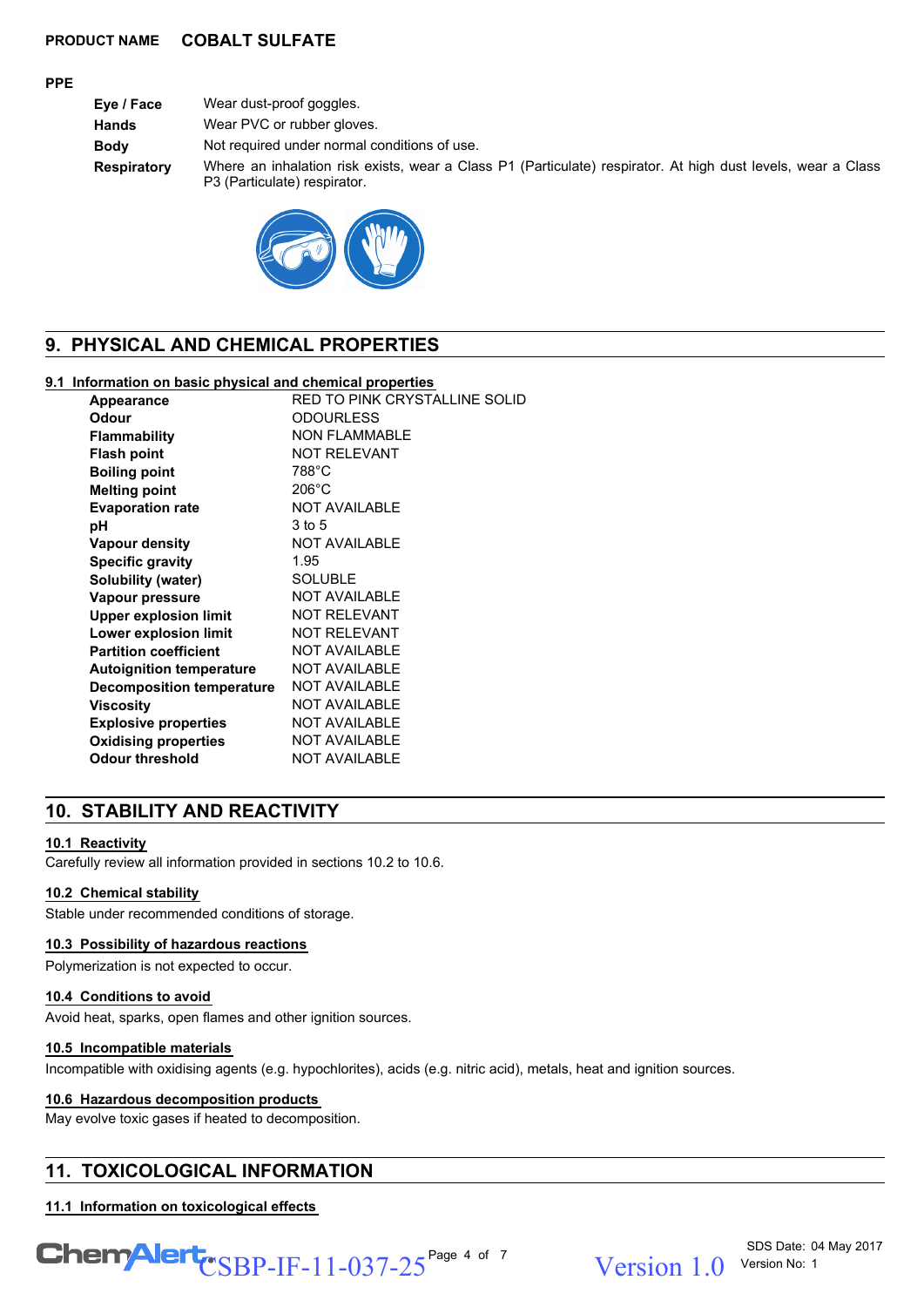| <b>Acute toxicity</b>              | Harmful if swallowed.                                                                                                            |  |  |
|------------------------------------|----------------------------------------------------------------------------------------------------------------------------------|--|--|
| <b>Skin</b>                        | Contact may result in irritation, redness, rash and dermatitis.                                                                  |  |  |
| Eye                                | Contact may result in irritation, lacrimation, pain and redness.                                                                 |  |  |
| <b>Sensitisation</b>               | May cause an allergic skin reaction. May cause allergy or asthma symptoms or breathing difficulties if<br>inhaled.               |  |  |
| <b>Mutagenicity</b>                | Suspected of causing genetic defects.                                                                                            |  |  |
| Carcinogenicity                    | May cause cancer.                                                                                                                |  |  |
| <b>Reproductive</b>                | May damage fertility or the unborn child.                                                                                        |  |  |
| STOT - single<br>exposure          | Over exposure may result in mucous membrane irritation of the respiratory tract, coughing,<br>nausea.<br>dizziness and headache. |  |  |
| <b>STOT</b> - repeated<br>exposure | Chronic exposure to cobalt compounds may result in heart and thyroid damage.                                                     |  |  |
| <b>Aspiration</b>                  | This product is a solid and aspiration hazards are not expected to occur.                                                        |  |  |

# **12. ECOLOGICAL INFORMATION**

#### **12.1 Toxicity**

Very toxic to aquatic life with long lasting effects.

#### **12.2 Persistence and degradability**

No information provided.

#### **12.3 Bioaccumulative potential**

No information provided.

#### **12.4 Mobility in soil**

No information provided.

#### **12.5 Other adverse effects**

The availability of cobalt is primarily regulated by pH. At low pH it is oxidised to trivalent cobalt and often found associated with iron. Adsorption of cobalt on soil is high between pH 6 & 7, whereas leaching and plant uptake of cobalt are enhanced by a lower pH. 24-29 ppm inhibits sewage degradation by 50%. Toxic to protozoa above 3 ppm.

# **13. DISPOSAL CONSIDERATIONS**

#### **13.1 Waste treatment methods**

Precipitate using addition of ammonium sulphide solution or other sulphide. Filter, then dispose of the solid sulphide to approved landfill only. Contact the manufacturer for further information if required. **Waste disposal**

Legislation **Dispose of in accordance with relevant local legislation.** 

# **14. TRANSPORT INFORMATION**

## **CLASSIFIED AS A DANGEROUS GOOD (IN ACCORDANCE WITH IATA AND IMDG ONLY)**

|                                     | <b>LAND TRANSPORT (ADG)</b> | <b>SEA TRANSPORT (IMDG / IMO)</b>                        | AIR TRANSPORT (IATA / ICAO)                              |
|-------------------------------------|-----------------------------|----------------------------------------------------------|----------------------------------------------------------|
| 14.1 UN Number                      | None allocated.             | 3077                                                     | 3077                                                     |
| 14.2 Proper<br><b>Shipping Name</b> | None allocated.             | ENVIRONMENTALLY<br>HAZARDOUS SUBSTANCE,<br>SOLID, N.O.S. | ENVIRONMENTALLY<br>HAZARDOUS SUBSTANCE,<br>SOLID, N.O.S. |
| 14.3 Transport<br>hazard class      | None allocated.             | 9                                                        | 9                                                        |
| 14.4 Packing Group                  | None allocated.             | Ш                                                        | Ш                                                        |

#### **14.5 Environmental hazards**

Marine Pollutant

#### **14.6 Special precautions for user**

**Hazchem code** None allocated. **EMS** F-A, S-F

# $\text{CSBP-IF-11-037-25}^{\text{Page 5 of 7}}$  Version 1.0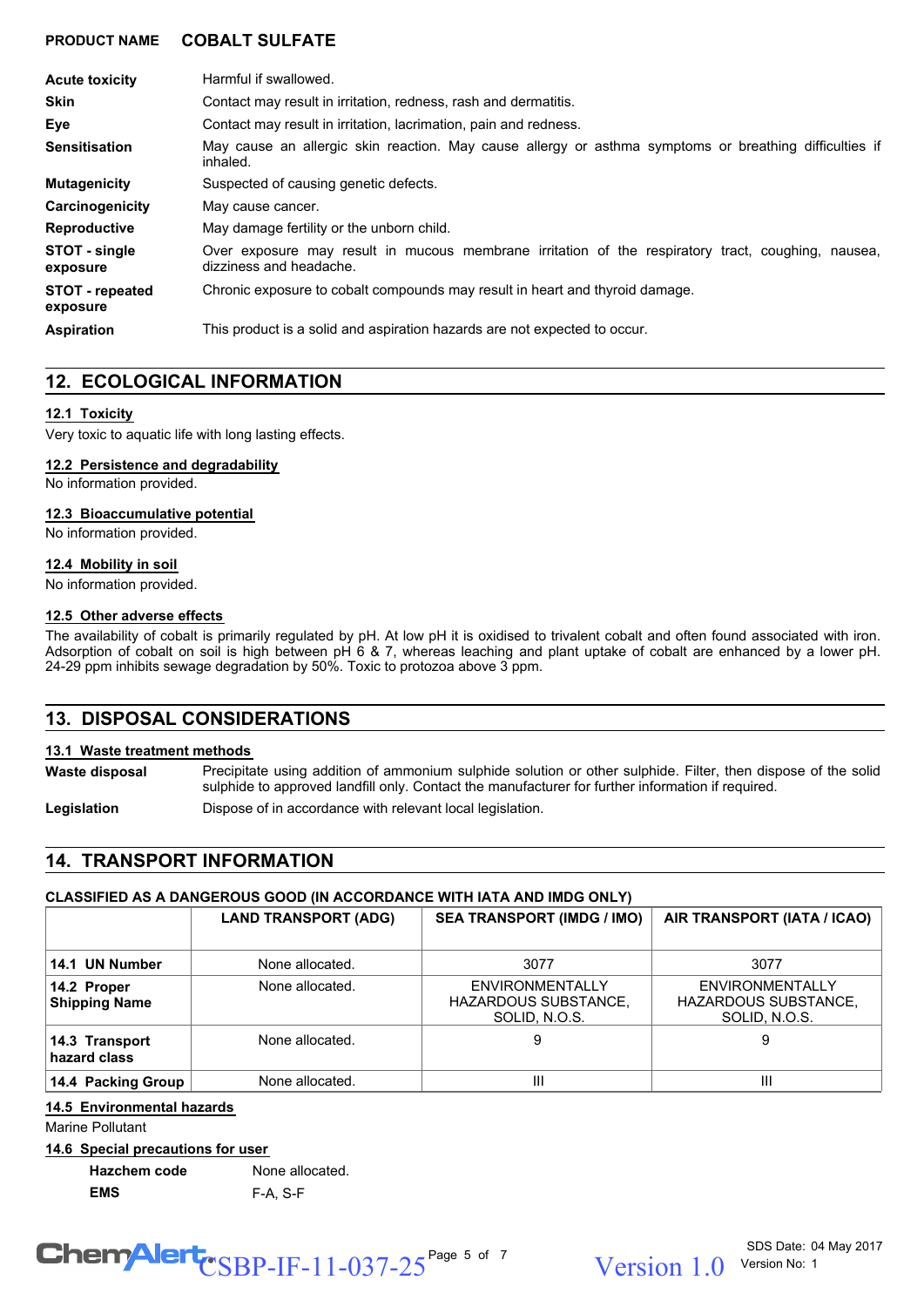**Other information**

Environmentally Hazardous Substances meeting the descriptions of UN 3077 or UN 3082 are not subject to the Australian Dangerous Goods Code when transported by road or rail in; (a) packagings; (b) IBCs; or (c) any other receptacle not exceeding 500 kg(L).

- Australian Special Provisions (SP AU01) - ADG Code 7th Ed.

Labels Required: MISCELLANEOUS.

# **15. REGULATORY INFORMATION**

| <b>Poison schedule</b>      | A poison schedule number has not been allocated to this product using the criteria in the Standard for the<br>Uniform Scheduling of Medicines and Poisons (SUSMP).                                                                                                                                                                                                                                                                                                                                                              |                                                                                                                                                                                                                                                                                  |  |  |
|-----------------------------|---------------------------------------------------------------------------------------------------------------------------------------------------------------------------------------------------------------------------------------------------------------------------------------------------------------------------------------------------------------------------------------------------------------------------------------------------------------------------------------------------------------------------------|----------------------------------------------------------------------------------------------------------------------------------------------------------------------------------------------------------------------------------------------------------------------------------|--|--|
| <b>Classifications</b>      |                                                                                                                                                                                                                                                                                                                                                                                                                                                                                                                                 | Safework Australia criteria is based on the Globally Harmonised System (GHS) of Classification and<br>Labelling of Chemicals.                                                                                                                                                    |  |  |
|                             | The classifications and phrases listed below are based on the Approved Criteria for Classifying Hazardous<br>Substances [NOHSC: 1008(2004)].                                                                                                                                                                                                                                                                                                                                                                                    |                                                                                                                                                                                                                                                                                  |  |  |
| <b>Hazard codes</b>         | Carc.<br>Muta.<br>N<br>Repr.<br>Χi<br>Xn                                                                                                                                                                                                                                                                                                                                                                                                                                                                                        | Carcinogen<br>Mutagen<br>Dangerous for the environment<br>Reproductive toxin<br>Irritant<br>Harmful                                                                                                                                                                              |  |  |
| <b>Risk phrases</b>         | R <sub>22</sub><br>R42/43<br>R45<br>R50/53<br>R60<br>R68                                                                                                                                                                                                                                                                                                                                                                                                                                                                        | Harmful if swallowed.<br>May cause sensitisation by inhalation and skin contact.<br>May cause cancer.<br>Very toxic to aquatic organisms, may cause long-term adverse effects in the aquatic<br>environment.<br>May impair fertility.<br>Possible risks of irreversible effects. |  |  |
| <b>Safety phrases</b>       | S <sub>13</sub><br>Keep away from food, drink and animal feeding stuffs.<br>S <sub>23</sub><br>Do not breathe vapour.<br>S <sub>24</sub><br>Avoid contact with skin.<br>S36/37<br>Wear suitable protective clothing and gloves.<br>S46<br>If swallowed, contact a doctor or Poisons Information Centre immediately and show<br>container or label.<br>S <sub>53</sub><br>Avoid exposure - obtain special instructions before use.<br>S61<br>Avoid release to the environment. Refer to special instructions/safety data sheets. |                                                                                                                                                                                                                                                                                  |  |  |
| <b>Inventory listing(s)</b> | <b>AUSTRALIA: AICS (Australian Inventory of Chemical Substances)</b><br>All components are listed on AICS, or are exempt.                                                                                                                                                                                                                                                                                                                                                                                                       |                                                                                                                                                                                                                                                                                  |  |  |

# **16. OTHER INFORMATION**

RESPIRATORS: In general the use of respirators should be limited and engineering controls employed to avoid exposure. If respiratory equipment must be worn ensure correct respirator selection and training is undertaken. Remember that some respirators may be extremely uncomfortable when used for long periods. The use of air powered or air supplied respirators should be considered where prolonged or repeated use is necessary. **Additional information**

> EXPOSURE STANDARDS - TIME WEIGHTED AVERAGES: Exposure standards are established on the premise of an 8 hour work period of normal intensity, under normal climatic conditions and where a 16 hour break between shifts exists to enable the body to eliminate absorbed contaminants. In the following circumstances, exposure standards must be reduced: Strenuous work conditions; hot, humid climates; high altitude conditions; extended shifts (which increase the exposure period and shorten the period of recuperation).

# $\text{CSBP-IF-11-037-25}^{\text{Page 6 of 7}}$  Version 1.0